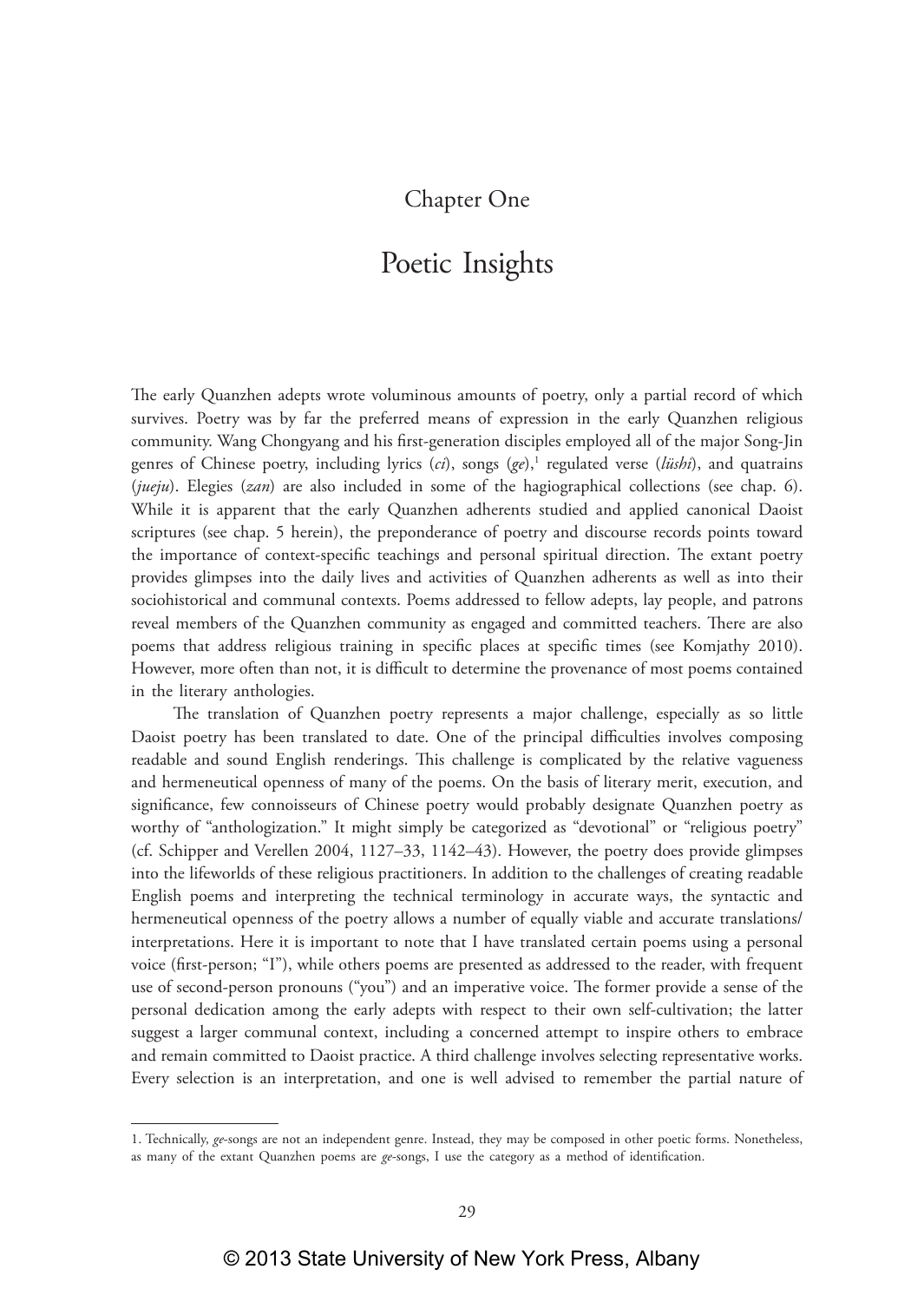any presentation. As I understand early Quanzhen as an ascetic, alchemical, and mystical movement (see Komjathy 2007a), I have selected poems that emphasize religious praxis. The poems translated herein provide clear glimpses into and representative expressions of the early religious community.

In the present chapter, I have thus selected poems that express some of the primary concerns and commitments of the early adepts. These include a rejection of ordinary and mundane ways of life, in which dissipation, distortion, and disorientation are the primary defining characteristics. For the early Quanzhen adepts, a dedicated religious life required ascetic commitments, self-cultivation, and alchemical transformation. The present selection includes poems by most of the early adherents, specifically by Wang Chongyang and the so-called Seven Perfected. The poems cover such topics as skeletons and marionettes,<sup>2</sup> renunciation and seclusion, meditative and alchemical praxis, and spiritual realization. I have included some of the most famous and influential verses, such as the "Wuzhen ge" (Song on Awakening to Perfection) by Wang Chongyang and the "Qingtian ge" (Song of the Clear Sky) by Qiu Changchun. In addition, I have included all of the extant poems that can be reasonably and reliably attributed to Sun Buer, the only senior female member of early Quanzhen.<sup>3</sup>

In the first three poems on skeletons and marionettes, we find the early adepts emphasizing the dissipation and meaninglessness of leading an ordinary life. For these religious adherents, ordinary human beings, those not engaging in Daoist cultivation, resemble walking corpses and puppets. These translations are followed by Wang Chongyang's "Song on Awakening to Perfection," a poem that contains biographical details on the founder of Quanzhen and provides one of the clearest expressions of his motivations for becoming a Daoist adept. In the next poem on the Four Hindrances, Wang emphasizes the importance of abandoning such sources of dissipation. The two subsequent poems, "Cultivation and Practice" by Wang Chongyang and "Cultivating the Dao" by Qiu Changchun, provide glimpses into basic Quanzhen cultivational concerns. These are complemented by the four poems by Sun Buer, wherein one finds a strong emphasis on alchemical transformation. Note that these "poems" are *ci*-lyrics, meaning that they are written to particular musical tunes (*cipai*) that follow a standardized formal structure. The next poem is one of a series of poems on the "five night-watches" (*wugeng*), also referred to as the "five drum-soundings" (*wugu*). In the context of early Quanzhen, *wugeng* training involved engaging in intensive Daoist practice during the five doublehours of darkness (see Goossaert 2000; Komjathy 2007a, 175–79). Next, I offer translations of two series on Quanzhen alchemical praxis, one by Wang Yuyang and the other by Hao Guangning. Although abstract and often frequently difficult to decipher, they are among a rare group of writings that assist one in reconstructing the Quanzhen alchemical system. As Hao's thirty poems appear to

<sup>2.</sup> The frequent emphasis on "skulls" and "corpses" in early Quanzhen recalls chapter 18 of the *Zhuangzi* where Zhuangzi finds a skull in a field and has a subsequent dream-conversation about freedom from social identity.

<sup>3.</sup> There are a variety of other texts spuriously attributed to Sun Buer. Most of these date to the Ming (1368–1644) and Qing (1644–1911) dynasties, during which time female alchemy (*nüdan*) became more systematized and Sun Buer was elevated to the position of matriarch. Relevant texts include the *Sun Buer yuanjun fayu* (Dharma Sayings of Primordial Goddess Sun Buer; JY 212; ZW 370) and *Sun Buer yuanjun chuanshu dandao bishu* (Secret Writings on the Way of the Elixir Transmitted by Primordial Goddess Sun Buer; JY 213; ZW 371) (see Boltz 1987, 155–56; Despeux 1990, 170, 292–301; Yao 2000, 578; Despeux and Kohn 2003, 212–14, 241–43). Later poems attributed to Sun appear in various collections, including the *Sun Buer nüdan shi zhu* (Commentary on Sun Buer's Poetry on Female Alchemy; Chen 1934), *Nüdan hebian* (Collected Works on Female Alchemy; Tao 1989, 1–188), and *Nü jindan fayao* (Essential Methods of the Gold Elixir for Women; JH 48) (see Despeux 1990, 170, 291–302; 2000; Despeux and Kohn 2003, 206, 212–14). Sections of this text and the *Sun Buer yuanjun gongfu cidi* (Practices and Stages of Sun Buer; Tao 1989, 282–88) have been translated in Thomas Cleary's Immortal Sisters: Secret Teachings of Taoist Women (1989b). Readers should note, however, that none of these works were actually composed by Sun Buer.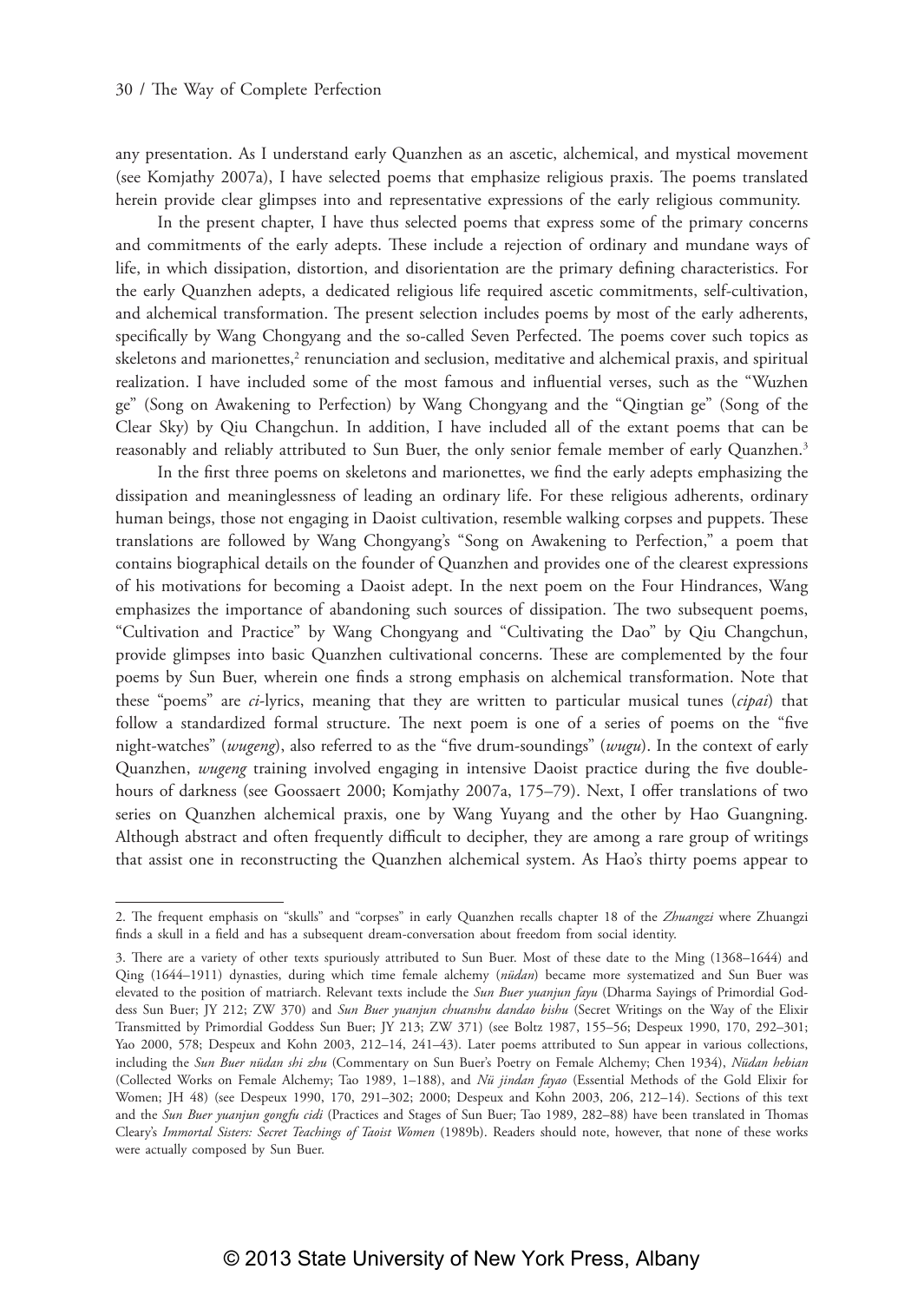be a sequential and integrated series, I have included them in their entirety. The technical details of Quanzhen alchemical praxis may be clarified by consulting my translation of the *Dadan zhizhi* (see chapter 4). The alchemical poems are supplemented by three selections on the fruition or attainment that was expected to come from Quanzhen religious practice. Among the latter, I have included "Elegy on Abandoning Form" by Ma Danyang, which is commonly identified as his "deathbed poem."

Some Quanzhen poetry has appeared in print previously, though readers of the present volume may be unfamiliar with those publications. Wilt Idema has published English translations of most of the poems on the theme of skeletons and marionettes (1993). As Idema has pointed out (1993, 197), the theme of skeletons, and the corresponding reflection on the fragility of human existence, finds a classical Daoist precedent in chapter 18 of the *Zhuangzi* (see Watson 1968, 193–94). Vincent Goossaert has published French translations of Quanzhen poems on the "five night-watches" (2000; also 1999). An English translation of the "Wuzhen ge" was also produced by Florian Reiter (1994). My own renderings have benefited from these earlier translations. In terms of technical terminology, I have provided essential annotations, but many of the commonly occurring terms will be found in the Quanzhen Technical Glossary at the back of the book (see appendix 1).

# **To the Tune "Groping for Fish" / Wang Chongyang4**

I lament the skeleton Lying in the open fields. Your lonely white bones are scattered, A vagrant from some unknown place. There's no way to tell whether you're male or female; You've been cast aside and completely abandoned. This is because you did not practice cultivation in former lives, But rather played around like a foolish monkey And in this life you have now fallen down. Wind-blown, rain-drenched, and sun-bleached, You are beaten by the senseless herding boys.

I wish to inquire about how you came to such an end, But I still have compassion for your suffering. How could we converse about this anyway? Your mouth is filled with mud and sand fills your eyes— This is the way you will decay. Forever, day and night, You count the yearly change of autumn, winter, Of spring and summer too— Through all four seasons lonely and alone.<sup>5</sup> Come to your senses, people old and young And do not flaunt your smartness, flash your charms.

<sup>4.</sup> *Quanzhen ji*, DZ 1153, 3.8b.

<sup>5. &</sup>quot;Lonely and alone" translates *gugua*, characters that have been used historically as a self-deprecating term by Chinese emperors.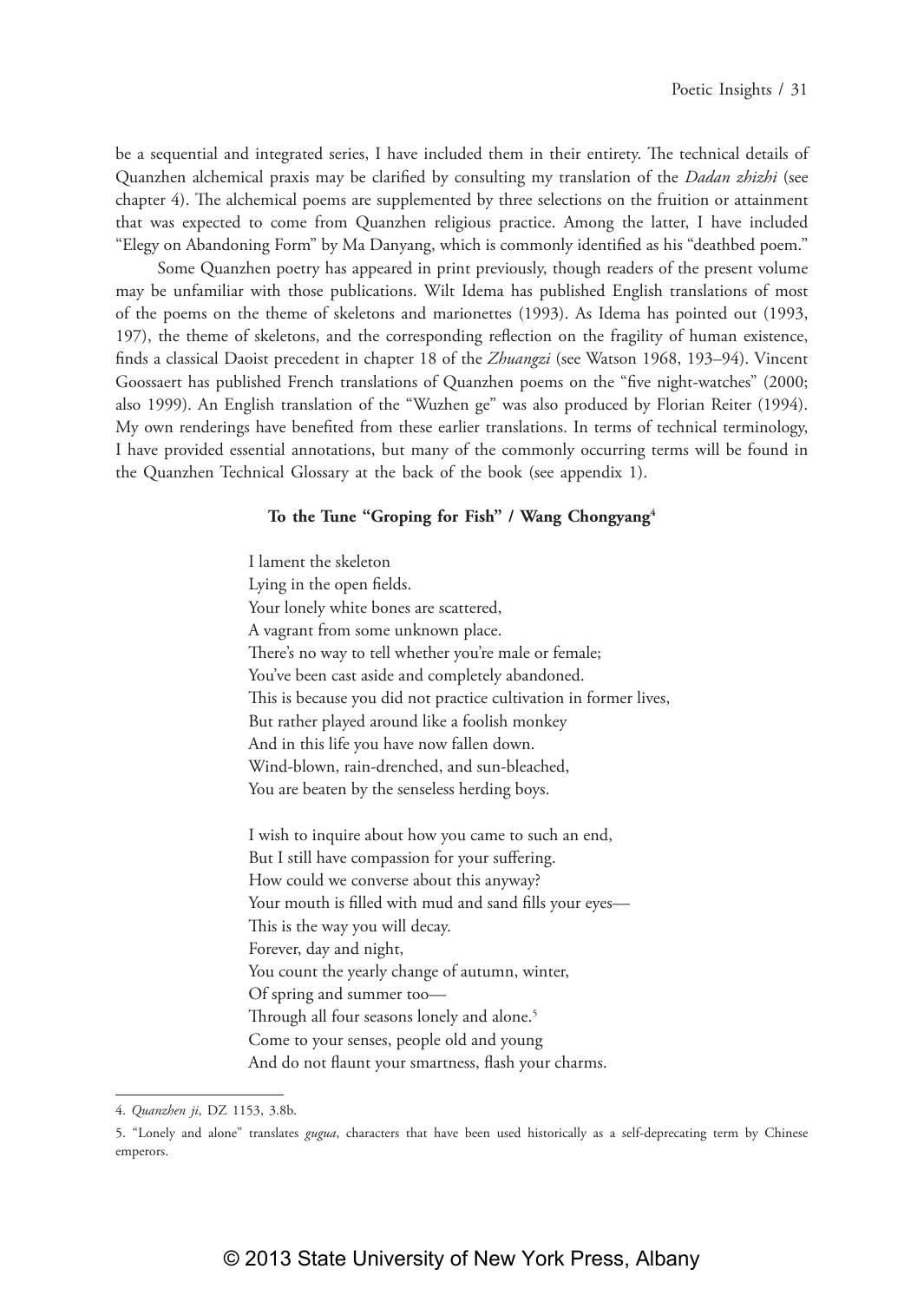# **The Skeleton / Tan Changzhen6**

Skeleton, oh skeleton, your face is so ugly, Only because in life you loved beauty and alcohol. Cunningly smiling you became fattened on ideas and pleasures So your blood and flesh gradually wasted away.

Gradually wasting away—But you still continued to lust. Through greed and avarice, you dissipated your vitality with no completion, Your desires were without limit but your body had its term And now today you have become a skeleton!

Becoming a skeleton—Listen to me: It is not easy to acquire a human body with Seven Treasures! Realize that innate nature and life-destiny are like pulling-strings, So do not blindly follow your emotions!

That's why I have painted this form to show to you And see whether or not you will today become awakened!

# **The Marionette / Ma Danyang7**

Providing amply for my wife And lusting for a living, My body was like a marionette. Led by fame and profit I busily did my tricks. Pulled in a thousand different ways I was made to act out All kinds of postures and mad behavior. Flashing my style I shook my head, played with my shadow, And made a full display of my finest sides.

But then I encountered my teacher<sup>8</sup> who told me My comportment was that of a walking corpse, My tramping around that of running bones. When anger resembles the pulling-strings, How can there be no impermanence? Hastily I recognized the clouds and streams within the gourd And tapped the Mysterious Pass, Where hemp and wheat smell so fragrant. The dragon coils around the tiger, And mercury and lead are refined: When the elixir congeals, I'll become an immortal.

<sup>6.</sup> *Shuiyun ji*, DZ 1160, 1.18b–19a.

<sup>7.</sup> *Jinyu ji*, DZ 1149, 10.19b–20a.

<sup>8.</sup> Wang Chongyang.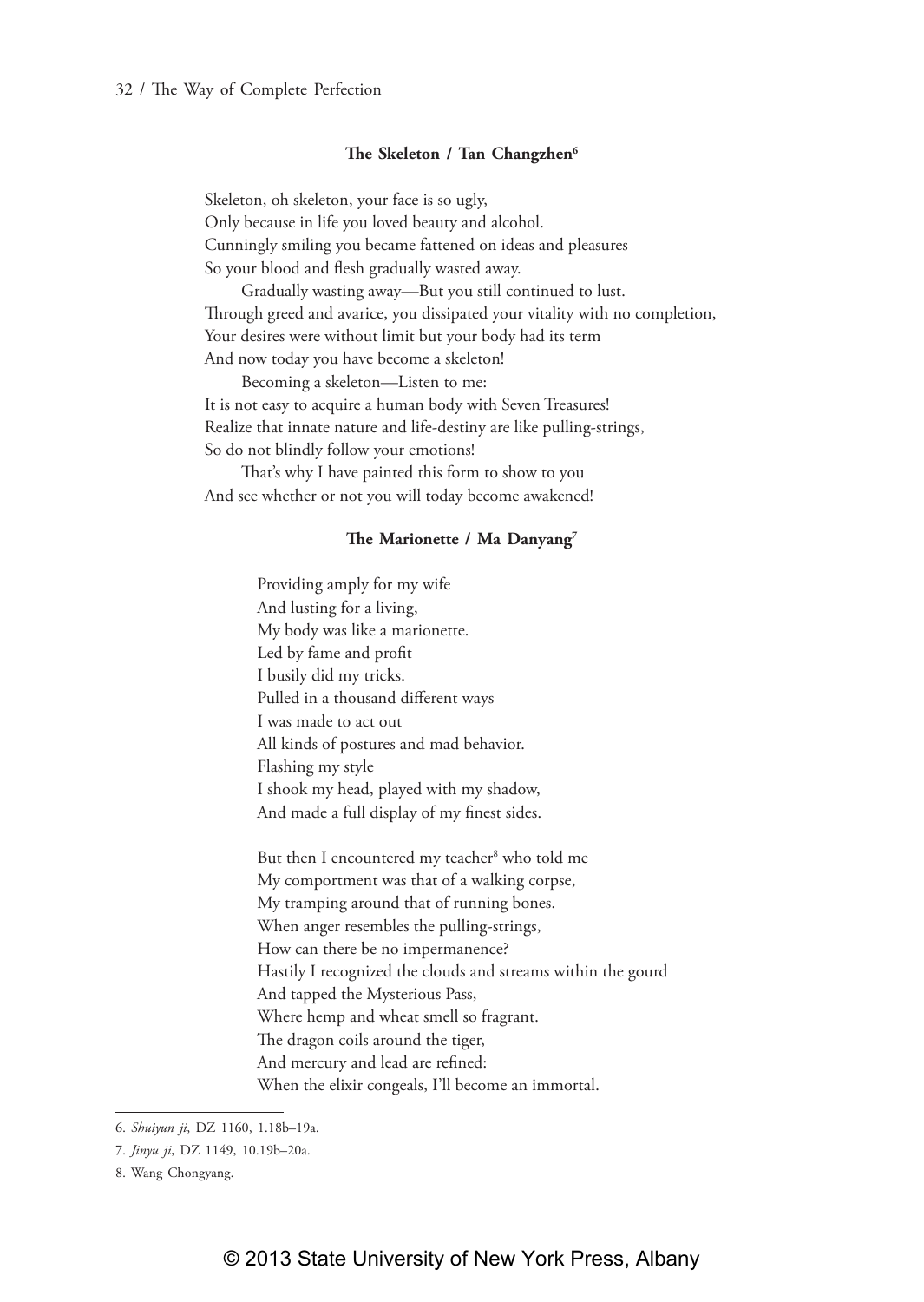## **Song on Awakening to Perfection / Wang Chongyang9**

At the age of nine, I had no concern for provincial affairs— My paternal grandfather dead and mourned at eighty-two years. At the age of twenty-three, I flourished among glorious days— My elder uncle dead and mourned at seventy-seven years. At the age of thirty-three, I realized my greed and lust— My loving father dead and mourned at seventy-three years. From antiquity to today, a lifespan of one hundred or seventy years is rare; Observing this, the sequential passing away, how can I bear it? At the age of thirty-six, I was soundly asleep within my slumber— I began demanding that my elder brother share his livelihood. With overbearing vitality I rushed against heaven, giving rein to my passions; Morning after morning, day in and day out, I ruined myself in drunkenness. Taking advantage of the weak, and cheating people, I passed my time; I slandered my brother, scolded my wife, and had contempt for heaven and earth. Tending to neither my family's property nor my own person,<sup>10</sup> I only considered and craved the empty fortunes and reputation of others. Wealth slipped through my fingers like floating clouds As the resentment and disdain of my wife and child rose as high as heaven.<sup>11</sup> Selling off my property to obtain three portions of cash, Two portions went to my food and clothing, one to my alcohol bill. I was completely ignorant about what everyone else wore and ate; I repaid my drinking debts and spoke about my great misfortune. At the age of forty-eight, I took up contention and warfare— Through contention, I carefully examined my entire person. Suddenly, one morning, my heart broke apart; I became insane,<sup>12</sup> giving myself over to madness. I ceased being afraid of people ridiculing and laughing at me; With my whole heart, I only feared obscuring the luminosity of the Three Radiances. Stilling worries and purifying thoughts, I attended to my own body; As soon as awakening came, I abandoned wife and child. I used to love washing my face and, alas, arranging my hair; People around me would say I was quick to follow prevailing fashions. With my family's wealth completely squandered, excelling at carelessness, I dreaded to work like horses and oxen, all for the sake of children and grandchildren. At the age of fifty-two, light and shade were passing quickly— To live to seventy years, how many days were really left? The dangers of the road ahead correspond to the reincarnation cycle— Old karma is difficult to disperse; to wait in idleness is to be lost.

<sup>9.</sup> *Quanzhen ji*, DZ 1153, 9.11b–12b.

<sup>10. &</sup>quot;Not tending" translates the Chinese *buxiu*, which in Quanzhen technical terms would be rendered as "not cultivating."

<sup>11.</sup> It is unclear how many children Wang Chongyang had.

<sup>12.</sup> *Haifeng*, lit., "injurious wind."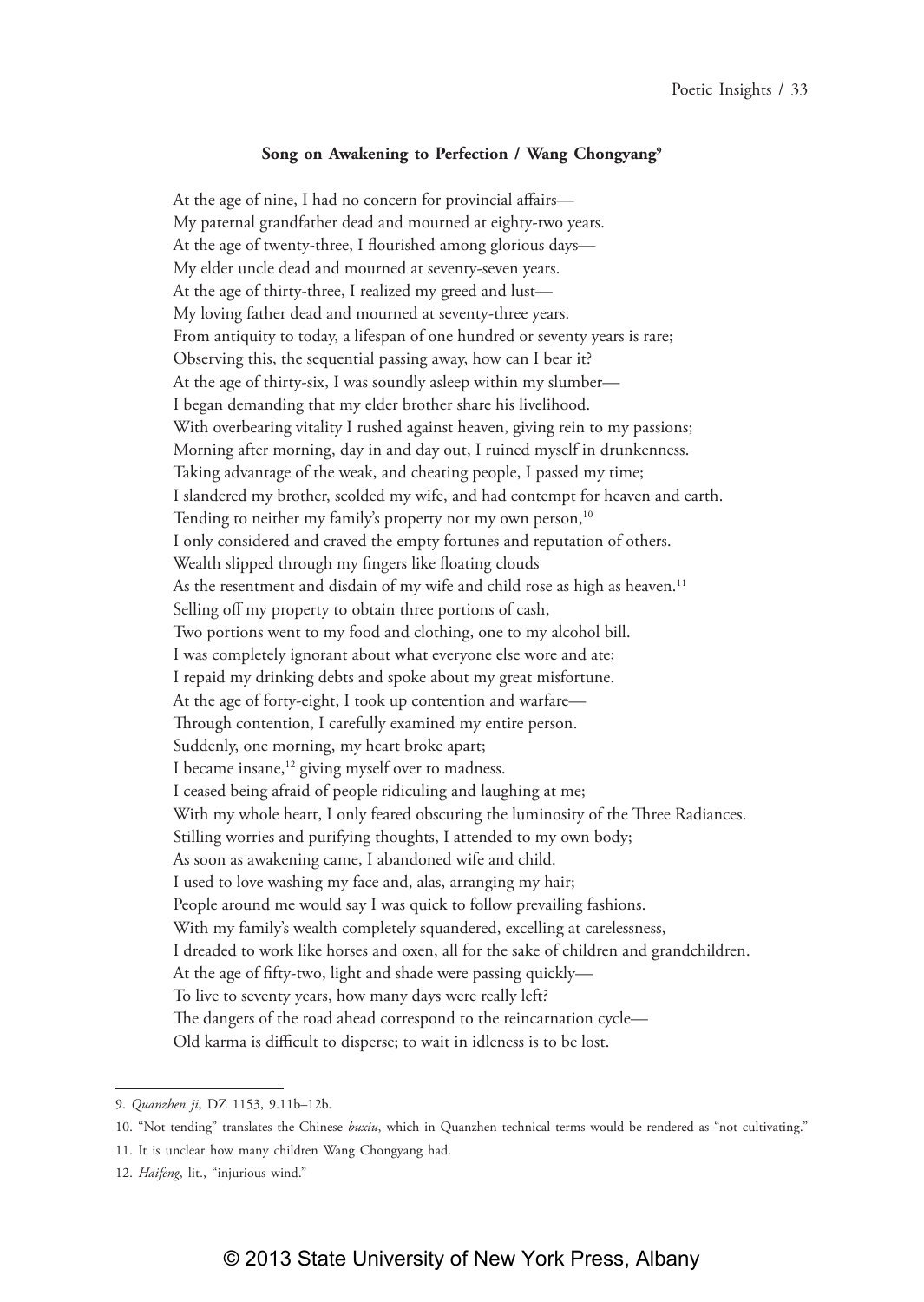Once one loses this human body, one will cease to be for ten thousand *kalpa*s; How can one find contentment under such circumstances? We must know this before it's too late, listening while robust and strong— Abandon grave and graveyard to wander among clouds and waters.<sup>13</sup> Is anything more enjoyable than wandering among clouds and waters? To be free from anxiety, free from thought, free from activity. My only pillow is the clear wind, a consequence of a previous existence; The luminous moon through one circuit, this is my connection to a former life.

# **The Four Hindrances / Wang Chongyang14**

## **Alcohol**

Alcohol, oh alcohol, So hateful to the lips, Plundering the mouth. Innate nature overly obscured, And spirit unable to flourish. You injure and ruin the perfect and primordial; You disperse and wear away longevity. Half-intoxicated, anxiety fills the bowels; Completely drunk, the heart-mind's direction is lost. Toward oneself, unrestrained, mad and wild; Toward others, not even the most basic dignity. What is better than abandoning this and waking up to sobriety? Free from injury, free from calamity, cultivate the double nine.

# **Sex**

Sex, oh sex, How much calamity, Dissipating good fortune. Injuring the golden essence, Harming the jade fluids. You diminish and destroy qi and spirit; You spoil and ruin humaneness and virtue. You cause the Three Fields to empty, And make the five organs confused. You ruin unified nature, numinous and bright; You exhaust the strength of limbs and sinews. What is better than abandoning this and becoming everlasting? Free from injury, free from calamity, extend your attainment.

<sup>13.</sup> This recalls the second discourse of the *Shiwu lun*, where Wang Chongyang discusses "cloud wandering." See chapter 3.

<sup>14.</sup> *Quanzhen ji*, DZ 1153, 1.18a–19a.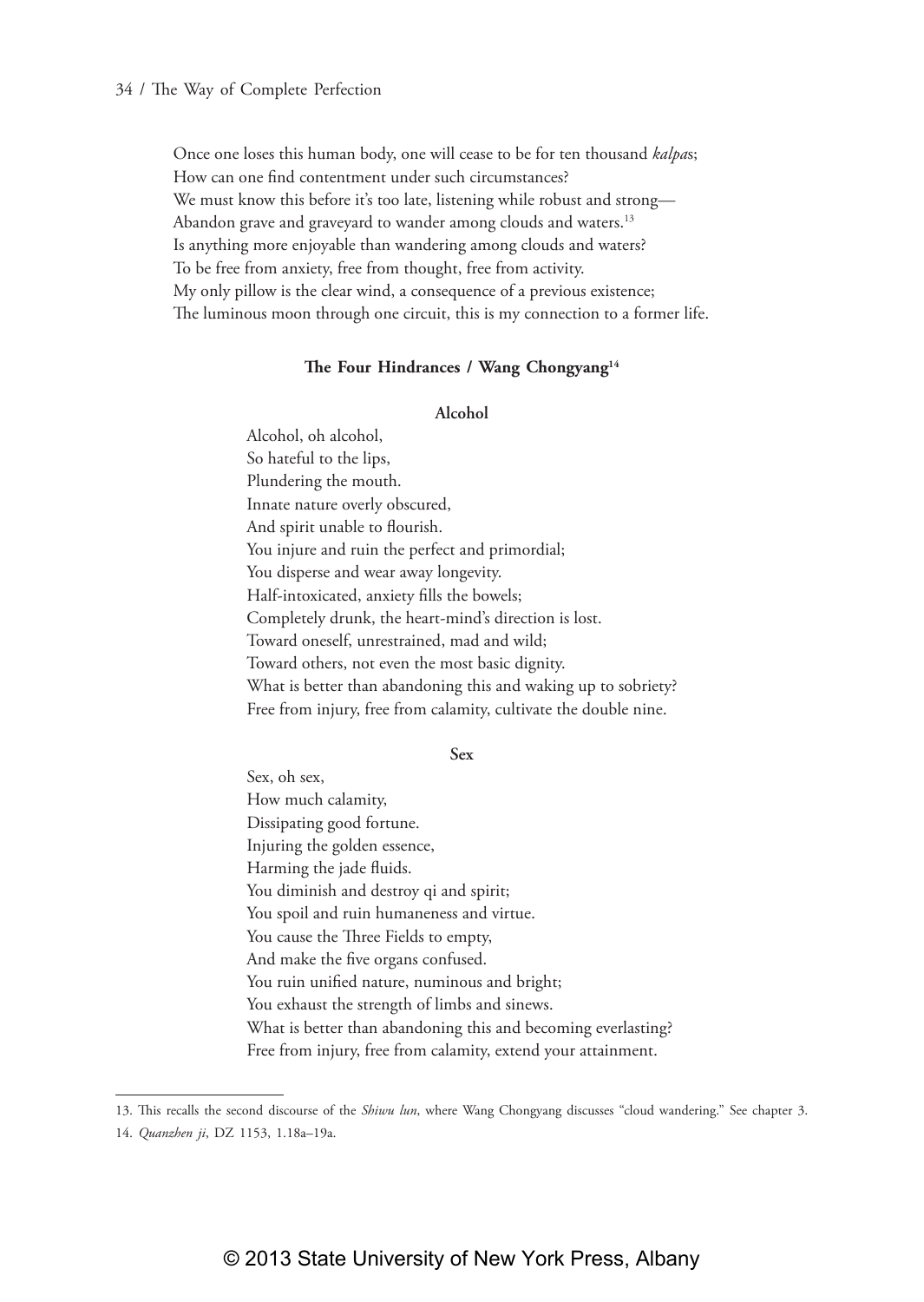#### **Wealth**

Wealth, oh wealth, How you produce retribution, Making gradual injury come. You can only buy appearances; You can claim cups and glasses. Yet again you cause virtue to be dispersed, And then you provoke retribution to arrive. You increase and extend suffering in the Three Realms, Making it difficult to escape the calamities of the Nine Subterrains. You may increase family prosperity and fortune, But how can such life evade the inevitability of reincarnation! What is better than abandoning this and gaining constant joy? Free from injury, free from calamity, every day there is freedom.

#### **Anger**

Anger, oh anger, How you injure spirit, Harming the stomach. You invite wildness and ferocity, And strong desires for worldly things rise up. Before the Seven Cavities [of Hundun],<sup>15</sup> The Two Luminants resembled a spring. But now, the aspiration for the Dao cannot circulate, And the imperial laws become subordinated to dread. Quarreling and fighting expose the robber bands; Contention and vying continue to make chaos and waste. What is better than abandoning this and enjoying cessation? Free from injury, free from calamity, you connect with worthiness.

#### **Cultivation and Practice / Wang Chongyang16**

**—1—**

No one understands this cultivation and practice; From the beginning it is only this: recognize perfect compassion. Both criminals and superior adepts wander among mountains and streams;

<sup>15.</sup> An allusion to chapter 7 of the *Zhuangzi* (Book of Master Zhuang): "The emperor of the South Sea was called Shu (Brevity), the emperor of the North Sea was called Hu (Suddenness), and the emperor of the central region was called Hundun (Primordial Chaos). Shu and Hu from time to time came together for a meeting in the territory of Hundun, and Hundun treated them very generously. Shu and Hu discussed how they could repay his kindness. 'All people,' they said, 'have seven openings so they can see, hear, eat, and breathe. But Hundun alone doesn't have any. Let's try boring him some!' Every day they bored another hole, and on the seventh day Hundun died" (adapted from Watson 1968, 97).

<sup>16.</sup> *Quanzhen ji*, DZ 1153, 1.14a–16b.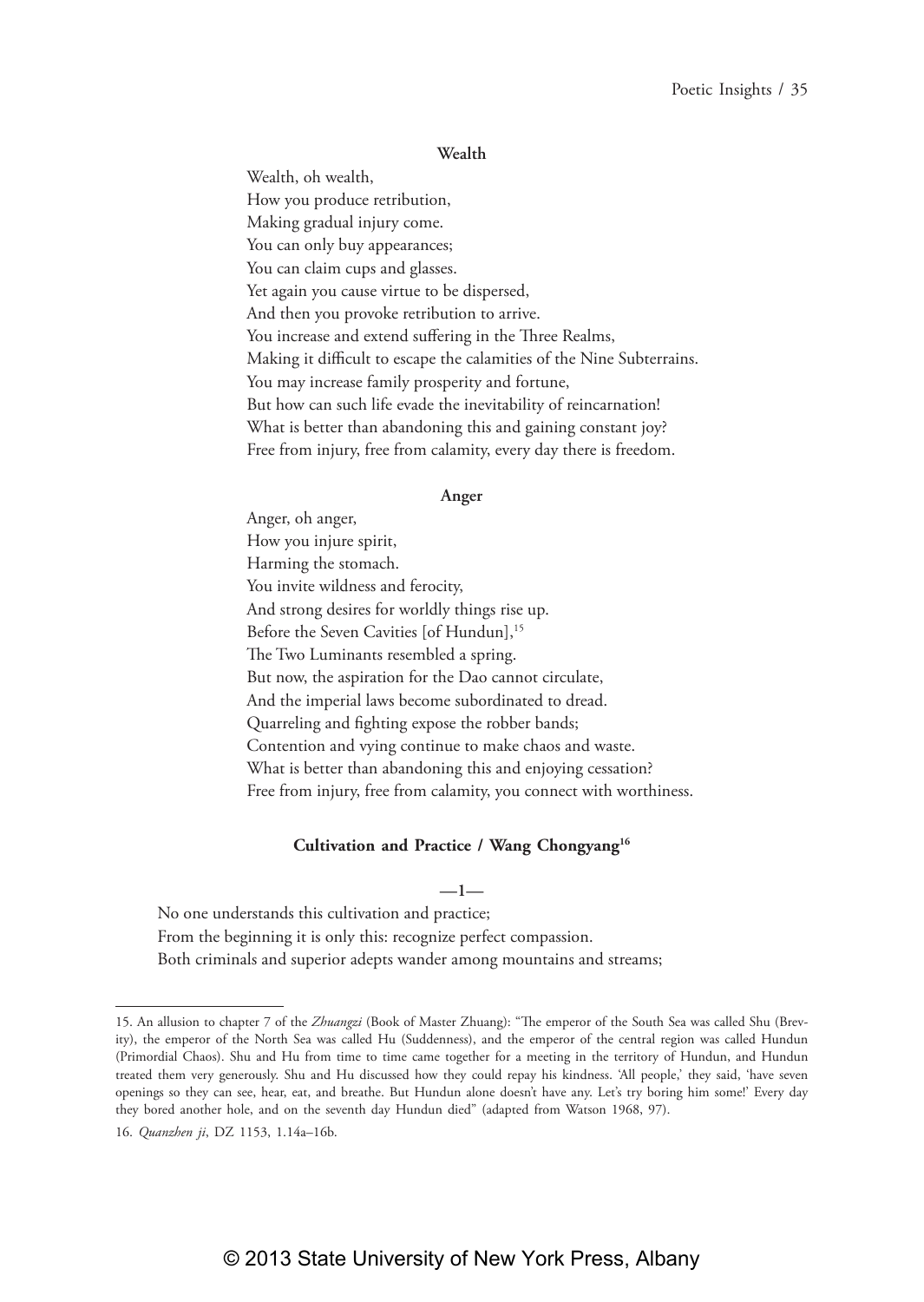# 36 / The Way of Complete Perfection

Both scholars and gentlemen have entered the Fiery Pond. When the white horse neighs, the gold roars in response. When the azure ox tills the fields, the jade is without flaws. Between the celestial thoroughfare and terrestrial pillar, mists are luminous; When elder and matron meet among the dragon's shelter, a child is born.

**—2—**

The great vessel, cultivated through practice, does not involve discarding the ornamental; Precious gems, cast aside by the foolish and thoughtless, belong to my lineage. Facing the clear winds within, I complete the perfect qi; Raising my gaze to the luminous moon in front, I coalesce the precious sand. Constantly hold fast to earlier practices, and constantly check their lists; Then you may accept new developments, and select what's beneficial. A single pervasion hurled into the space above the clear empyrean Penetrates the empty Void and manifests in the appearance of sprouts.

**—3—**

**—4—**

The dragon hums, stretching and rising, while the tiger roars; Snow and breakers unite as wind, a spiraling whirlpool cast forth. Thoroughly purify the unified numen, increasing your effort until it is lustrous; Harmonize and unite the two qi until they become mutually conjoined. The raven and turtle move to face each other, playing within the ocean; The crimson phoenix flies forth, taking roost above the summit. Through one revolution, the luminous moon sends forth its own resplendence; In its elevated location, the jade peak illuminates the Three Reeds.

Ever since my first attainment, I have seen the celestial Perfected; On that very day I understood what the people of former times [knew]. Separated from the mundane and returning to daily activities, I was a guest beyond the clouds; Casting off the dust and refraining from work, I was a visitor within the land.

This is because in the past I took hold of the vermilion mercury, And because from the beginning I have stabilized the liquid silver. A spark of numinous luminosity returns to the realm of stillness; Peering into the perfect radiance within, I turn the golden wheel.

## **—5—**

When the Mysterious Pass is obtained, there is no need to seek it out; When refinement reaches redoubled yang, yin is completely dissipated. From this point, you must urgently increase Fire over Wood;<sup>17</sup>

<sup>17.</sup> Associations unclear. In this combination, Wood may refer to the vital fluids in the heart (Fire). Another common association is Wood with innate nature and Fire with spirit. The line would thus suggest realizing the connection between innate nature and spirit.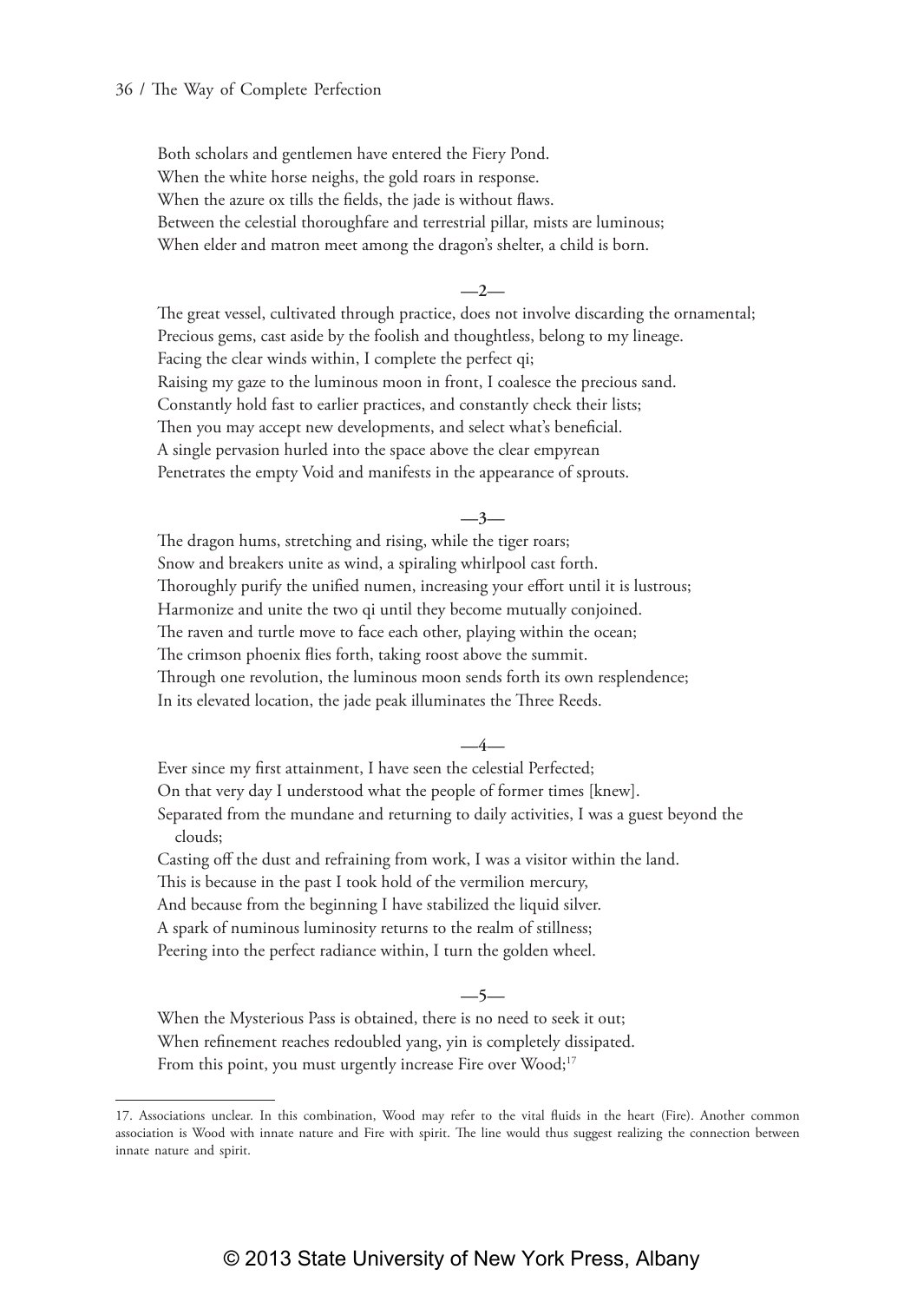From this point, you must once again decoct Metal in Water.<sup>18</sup> The myriad spirits respond in kind and return to see who is there; The single perfect numen alone naturally commands their respect. When gathered it is form, and when scattered it is qi; It comes and goes in the clear Void, eternally free of a heart-mind.

**—6—**

The womb-immortal dances and emerges, becoming a spirit immortal; All of the other immortals henceforth obtain their proper arrangement. How should one employ the elixir field when the golden tiger surrounds it? Don't wait for the jade dragon to coil around the precious cauldron. Urge on the circulation of lead and mercury according to clarity and stillness; Change the positions of yin and yang to reach unexcelled joy and contentment.<sup>19</sup> One part of red vapor is produced in the mountain summit; Circulate radiance as a luminous lad who illumines the azure Luan-bird.

**—7—**

When you rend open the clouds, dispersing them completely, the moon becomes luminous;

Reverting the luminosity, the spirit transport moves to shoreline. When Water and Fire encounter each other, you open the proper route; When Wood and Metal are divided from each other, you stabilize perpetual life. Black lead and crimson mercury divide into south and north; The white tiger and azure dragon exchange [stem positions of] *jia* and *geng*. 20 In accordance with this cultivation and ascesis, perfection is fully realized; In emptiness, you weave and bind the jade silken fibers into an awning.

**—8—**

In this way, with clear illumination attained, you can abandon your search; Then it will no longer be necessary for me to discuss "shallow" and "deep." The principle of aligned sitting involves connecting *zi* and *wu*; 21

<sup>18.</sup> Associations unclear. In this combination, Metal may refer to the perfect qi and original yang in the kidneys (Water). Another common association is Metal with emotionality and Water with vital essence. The line would suggest decreasing emotional reactivity and sexual arousal in order to stabilize one's foundational vitality.

<sup>19.</sup> Most likely refers to exchanging the yin and yang lines within the trigrams Kan-water  $\frac{1}{\sqrt{1-\frac{1}{n}}}$  and Li-fire  $\frac{1}{\sqrt{1-\frac{1}{n}}}$  to become Kun-earth  $\equiv$  and Qian-heaven  $\equiv$ , respectively. This alchemical process involves a movement from differentiation to undifferentiation. Under one interpretation, the yin-line of Li-fire represents fluids, while the yang-line of Kan-water represents the qi in the kidneys. Through the exchange of these substances, the alchemist creates pure spirit in the head (Qian-heaven) and pure qi in the lower abdomen (Kun-earth). This is alternatively explained as attaining clarity and stillness by rooting the movement of vital essence and activating the movement of spirit.

<sup>20.</sup> In internal alchemy texts, this more often appears as *gengjia*, a combination of the seventh and first celestial stems, respectively. *Geng* usually refers to Metal and the western direction as well as to the emotions and the tiger; *jia* usually refers to Wood and the eastern direction as well as to innate nature and the dragon.

<sup>21.</sup> *Zi* and *wu* are the first and seventh terrestrial branches, respectively. In the present context, this most likely refers to aligning the body by becoming aware of the relationship between the sacrum (*zi*) and the crown (*wu*).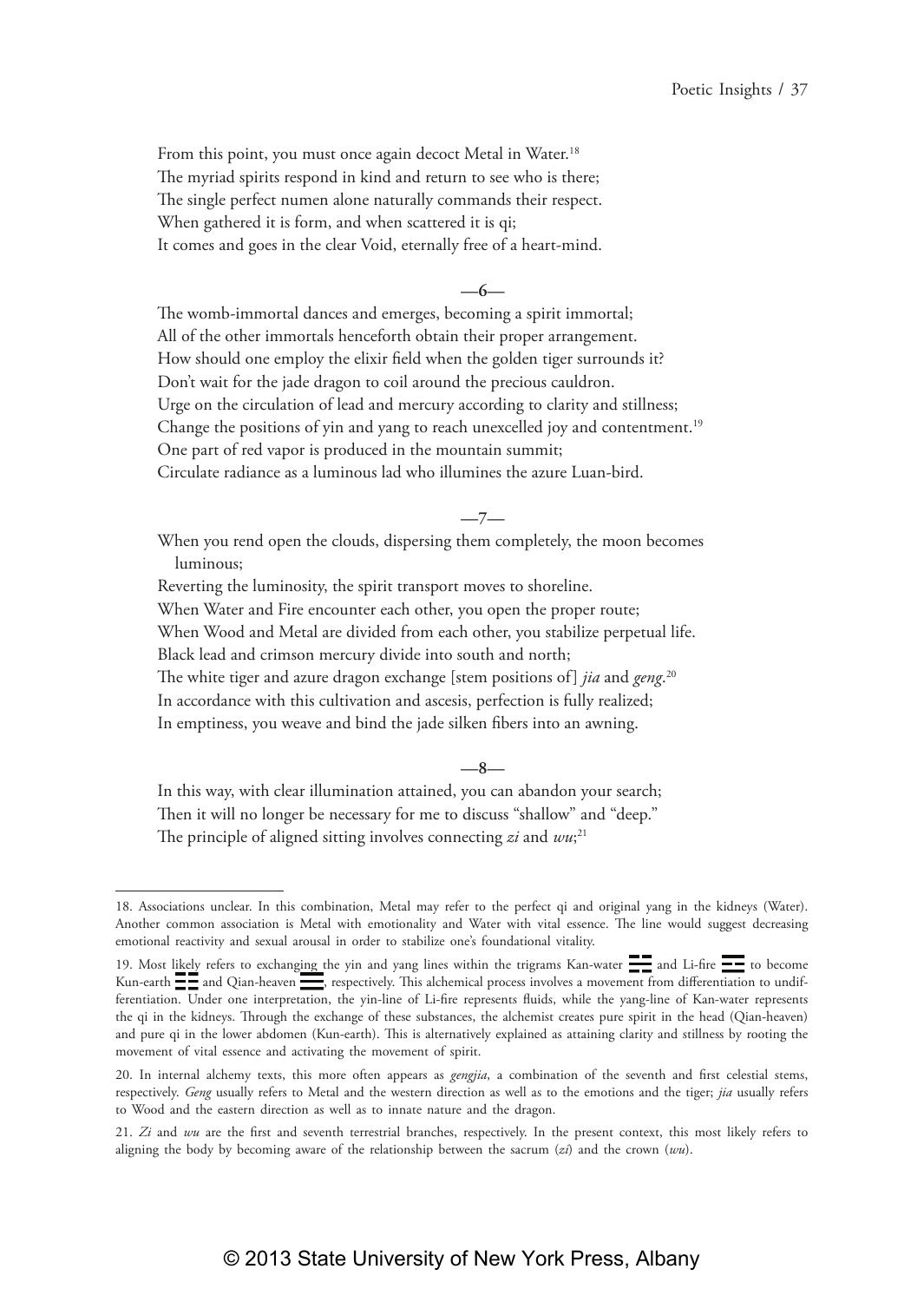Circulate [qi] to the head and back again by observing *ding* and *ren*. 22 Five kinds of variegated colors continually spread out; At the single mysterious pivot, they beautifully encroach. Take hold of the empty Void and the perfect and wondrous landscape; Accordingly, grasp these realms to create an unsurpassed sound.

# **—9—**

The patterns of respiration, exhalation and inhalation, are subtle and refined; If nourished from the beginning, a single pearl becomes manifest. With child and mother in mutual accord, there is a perfect brilliant coalescing; Qi and spirit gather and assemble, and a strange radiant thing appears. Invert and wed them to divide the mysterious causal mover; Upper and lower become infused and harmonized, obtaining the essential pivot. Adeptly face the deep mountains, residing in the most elevated place; Now harmonized, you alone let loose the lunar, revolving solitude.

## **—10—**

From the beginning altered and joined, you caught the wind's churnings; Sown in the Turquoise Pond, the seeds became a jade lotus. It produces and emerges as a single stem, its sides bright and pure; It sways and opens as five petals, each one a perfect sphere. In the past, you had the ability to awaken, pervading the mysterious and wondrous; Today you have returned to understand how to realize suchness. When no longer bound by the four seasons, hasten to depart; Above the realm of perpetual spring, there is no ordering of years.

#### **—11—**

For cultivation and practice, you must employ the *Diagram of Nine Yang*; 23 If you understand and grasp this map of yang, various affairs will be settled. Those with wisdom know how to leap beyond the transformative process; Those who are unenlightened have distorted understanding, becoming lost in lesser attainments. If you can begin to investigate and uncover the being within Nonbeing, After completion, it will seem as though being is actually Nonbeing.

Both the existence of Nonbeing and nonexistence of being lack actual form;<sup>24</sup>

When there are no forms within being, you have reached the thoroughfare of the heavens.

<sup>22.</sup> *Ding* and *ren* are the fourth and ninth celestial stems, respectively. Here *ding* relates to the southern direction and the front of the body, while *ren* relates to the northern direction and the back of the body. The context suggests circulating qi up the spine and down the front centerline of the body, or through the Governing and Conception vessels.

<sup>23.</sup> Reference unclear. Possibly the eleventh-century *Shangqing taixuan jiuyang tu* (DZ 154).

<sup>24.</sup> An allusion to the Buddhist *Heart Sūtra* (T. 250–57): "Form is emptiness; emptiness is form. Form does not differ from emptiness; emptiness does not differ from form. Whatever is emptiness, that is form. The same is true for sensation, perception, cognition, and consciousness."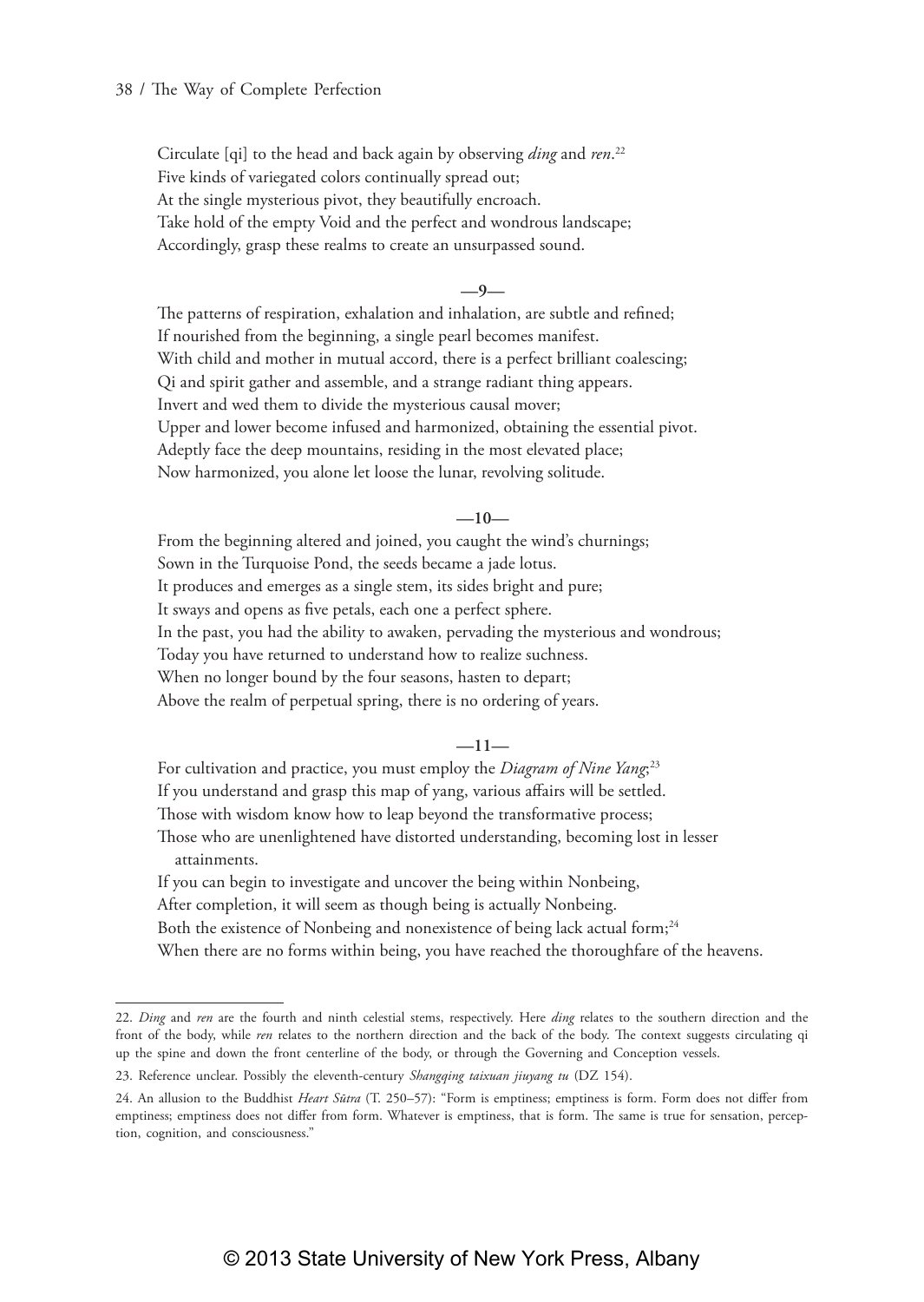**—12—**

If you know how bestowed guidance [enables] avoidance of the Three Defilements, Cry out the realization that existed before you were this ordinary human being. Entering the fire [of *samsāra*], select the teachings that reform the burning; Crossing the river [of liberation], struggle to rescue the drowning. Within the sun, refined splendor is perpetually born as luminescence; Within the moon, the precious forest is eternally undecaying. This is the great elixir returning to the realm beyond things; Wandering carefree, coming and going, you enter the empty Void.

# **Cultivating the Dao / Qiu Changchun25**

#### **—1—**

When the eyes and ears are divorced from sound and color, The body and heart-mind withdraw from being and Nonbeing. Abiding in suchness and pervading the transformative process, Why bother discussing what is refined and what coarse?

# **—2—**

Adepts refining qi and purifying the heart-mind Seek out the floating clouds and root up mundane markings. Their heart-minds become like mountains, unable to be moved; Their qi becomes like an ocean, constant amid the currents.

## **—3—**

The myriad karmic effects are like flickering candles, And the Three Poisons are like melting ice. When you discard the husk of yin and yang, What's the point of discussing Greater and Lesser Vehicles?

**—4—**

The Five Visions in origin are the same substance; The Three Bodies together are a single pillar. A concentrated heart-mind is free from what follows "me"; Perfect realization becomes luminous when empty.

## **—5—**

What is naturally born is in due course naturally destroyed; What is free from shallowness also lacks depth. If you don't realize that the body is not "mine," It will be difficult to understand how things *are* the heart-mind.

<sup>25.</sup> *Panxi ji*, DZ 1159, 4.13b–15a.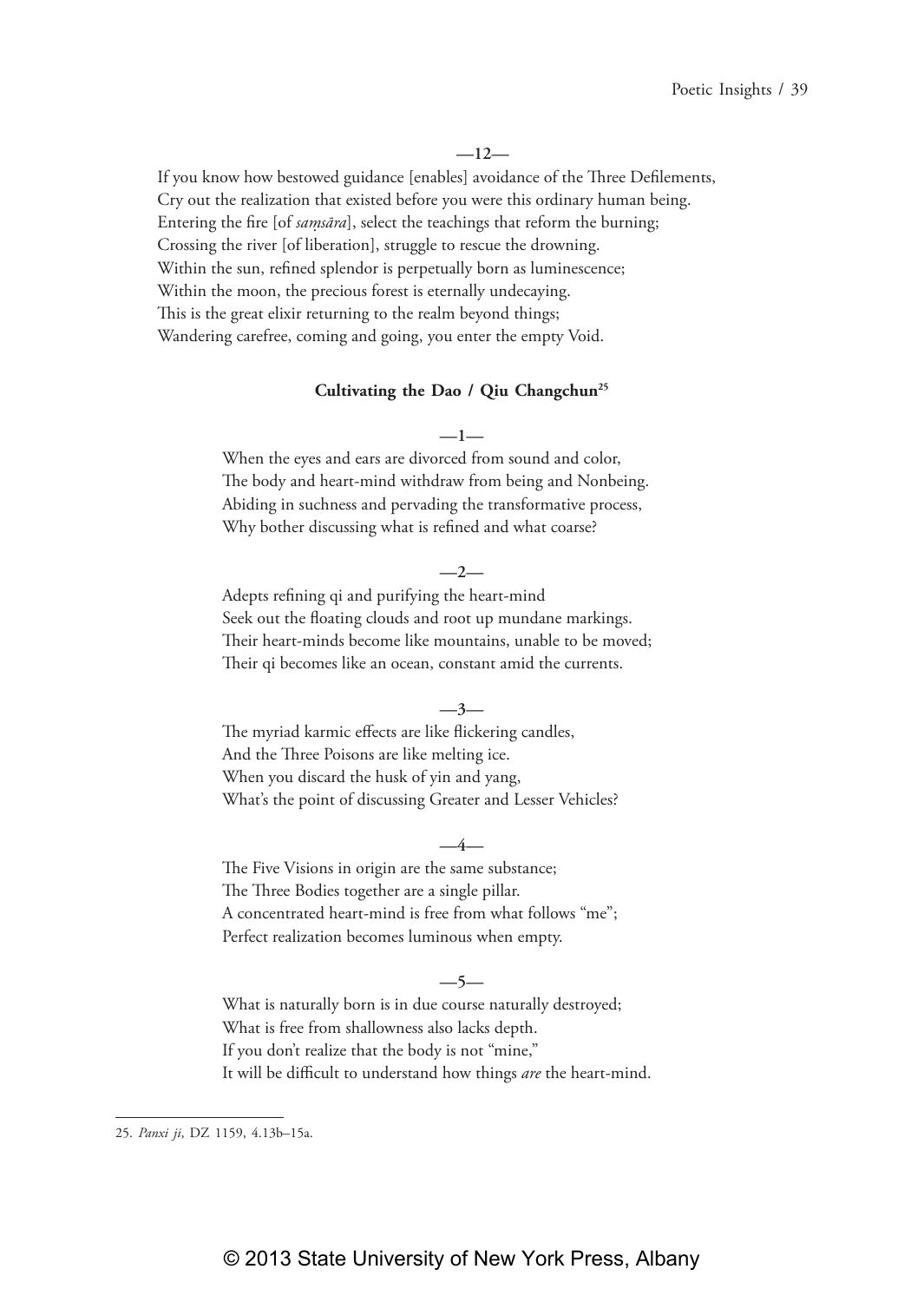# 40 / The Way of Complete Perfection

#### **—6—**

Taking steps to break open the world of emptiness, You abruptly open the power of the transformative process. The floating clouds collect in the realm of stillness; The sun of wisdom illuminates the heaven of meditation.

#### **—7—**

Where can even a single word find a place to reside? The myriad affairs have no enduring significance. When the transformative process opens the Celestial Cavern, Vital essence and spirit can withstand the years and winter's cold.

# **—8—**

Even if the eyes have their times of application, The ground of the heart-mind must remain at rest. Then you face the dream of this entire life, And accordingly wander among the myriad transformations.

#### **—9—**

The body resembles the narrowness of ten square-feet; The heart-mind resembles the vastness of the great Void. The Four Oceans are divided by a thousand peaks; The Three Numinosities are observable in a single body.

## **—10—**

Serene and dissolved in the space of no-mind, Radiant luminosity illuminates the great Void. The dim opaqueness contains a precious moon; The woven network is threaded by a celestial pearl.

#### **—11—**

To ascend to Perfection, you must be free of turbid qi; To transcend the mundane, you must have clear markings. Quickly, urgently, separate yourself from the long night; Silently, deeply, lift yourself to the Great Empyrean.

# **—12—**

Inside the jade cauldron, the cinnabar sand issues forth; Inside the gold vessel, the blue liquid becomes fragrant. The heart-minds of ghosts and spirits are impossible to fathom; The longevity of heaven and earth are difficult to measure.

# **—13—**

As though in a dream, you separate yourself from glory and kingdom; As spirit, you travel to the Heaven of the Purple Prefecture.

# © 2013 State University of New York Press, Albany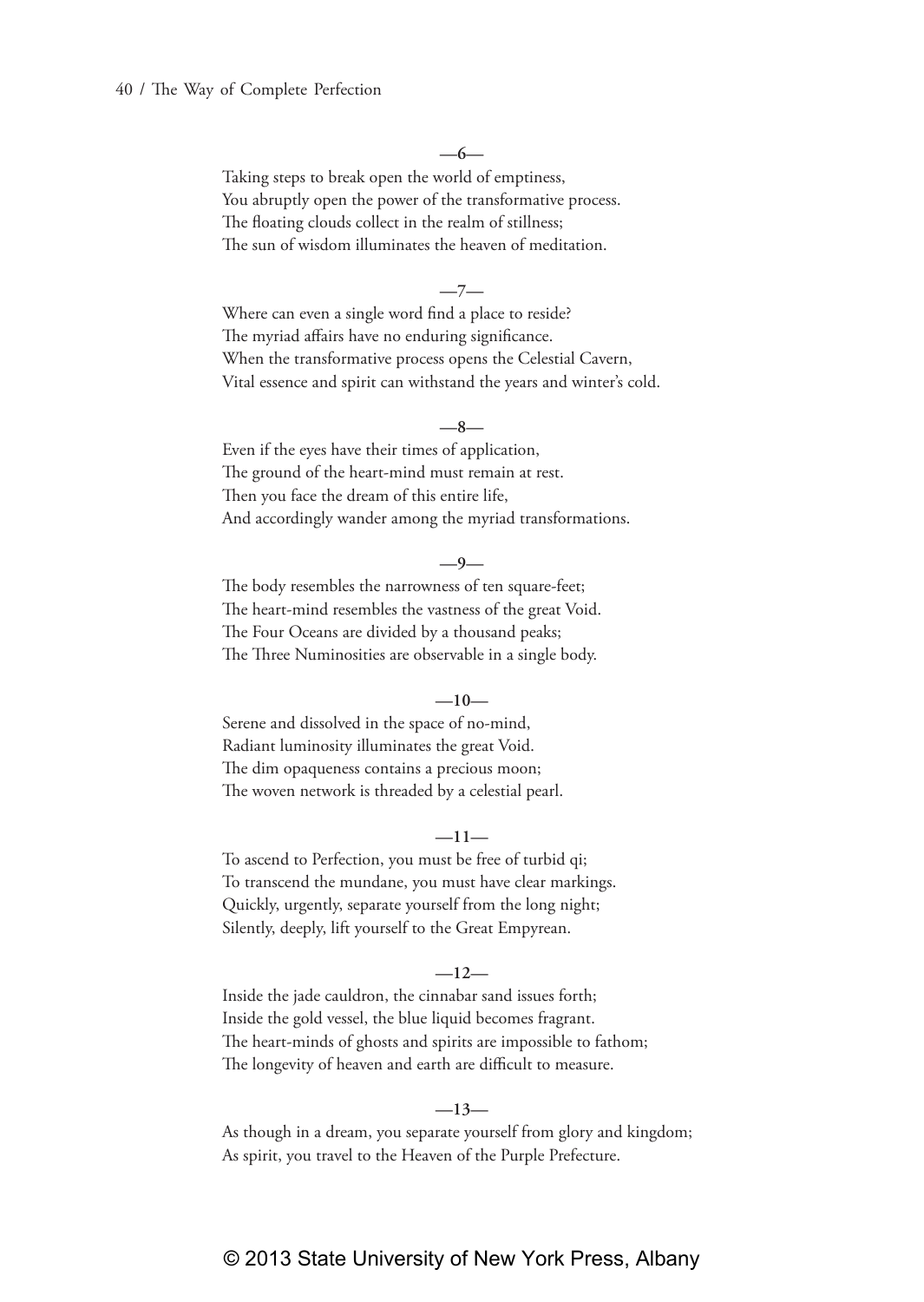In splendor, you encounter the guests of the Three Islands; In leisure, you visit the immortals of the ten continents.

#### **—14—**

Relying upon the Dao, you attain a condition free from affairs, But acting according to phenomena produces a heart-mind. If you liberate yourself and cast off the Three Poisons, You can also abandon the Five Phases.

# **—15—**

The Dao becomes manifest through nonaction, And the heart-mind is born because of phenomena. The Primordial Origin contains the myriad appearances; The Great One arises from that which "Emptiness" names.

## **—16—**

Motion is an effect of the motionless; Nonaction leads to deliberate action. The Three Radiances cannot illuminate this place; The myriad appearances manifest when it becomes luminous.

# **—17—**

Realization of the original self without a heart-mind— How can this be exhausted by using awareness and thinking? The Five Phases cannot reach this place; Each of the myriad transformations returns at its time.

#### **—18—**

The moon rises, a glistening brilliance in the center of heaven; The wind arrives, a clear purity in the middle of the night. [Ordinary] humans cannot reach the grotto-heavens, But guests free of mundane concerns naturally meet each other.

#### **—19—**

In the medicinal garden, the sprouting fields are pure; On the gold altar, the jade canopy becomes replenished. In the vessel, the heavens have no period of darkness; Beyond external things, the landscape has a perpetual spring.

#### **—20—**

Among the ten caverns, the elevated Perfected are arrayed; In the Three Heavens, the highest sages reside. White clouds have the ability to escort any guest; The oriole is released to transmit the sacred writings.

# © 2013 State University of New York Press, Albany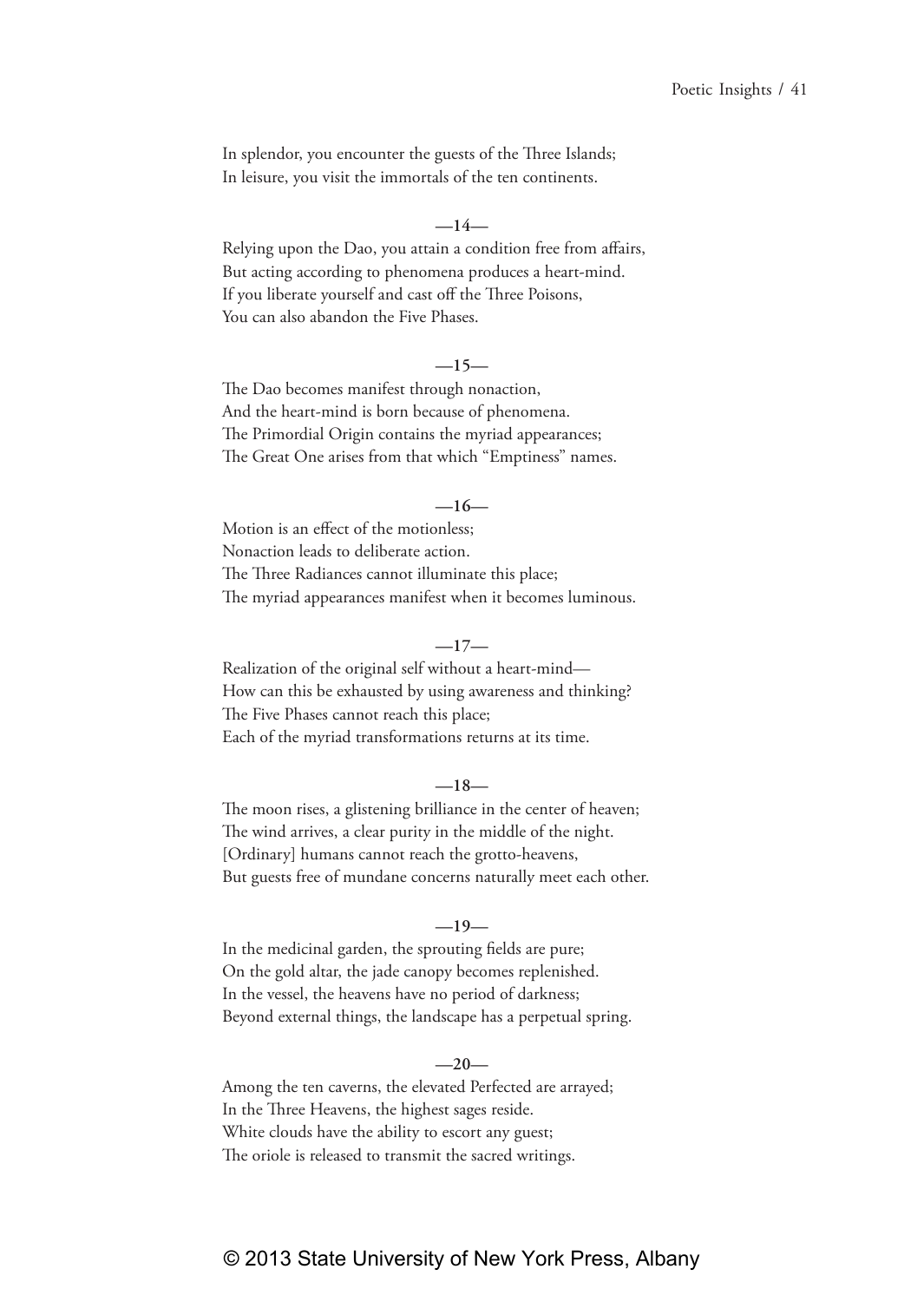# **To the Tune "Casting Lots" / Sun Buer26**

When you seal the fists and loosen your robes, $27$ The Water and Fire will immediately commingle and merge. The misty vapors of the myriad districts manifest below the ocean; With a single strike, the Three Passes become penetrated. Immortal bliss continually expands As you constantly drink the delicious wine. The wondrous medicine is completely beyond time limits; The nine-times-reverted cinnabar sand becomes complete.

# **To the Tune "Accentuating Slender Eyebrows" / Sun Buer28**

# **—1—**

Admonish people to awaken. In cultivation and practice, renounce the suffering of the Three Roads. Attain enlightened liberation, And leap through the doorway. [Remember] Tan, Ma, Qiu, Liu, Sun, Wang, and Hao Taigu. The ocean of divine law is a raft of compassion; Inside the kingdom, there is universal salvation.

#### **—2—**

Transform ignorance and delusion. Separate from husband and children in the Burning House. Rely on wisdom and discernment, And sever your ties to the Three Roads. Distinctions between self and other are landslides; The ocean of right and wrong results in personal decay. Old karma must be expelled; New misfortune must not be created.

#### **—3—**

Respond to the immortal offering. Mercury and lead, the black and white, are the path to longevity. Making progress from the beginning, Attend to your work through bitter determination.

<sup>26.</sup> *Minghe yuyin*, DZ 1100, 5.7a.

<sup>27. &</sup>quot;Seal the fists" (*wogu*), which literally means "grasp firmly," is an allusion to chapter 55 of the *Daode jing*. In alchemical practice, it refers to a specific sacred hand-gesture (Skt.: *mudrā*; Chin.: *shouyin*), wherein the tips of the thumbs touch the inside base of the ring finger and the other fingers fold over the thumbs.

<sup>28.</sup> *Minghe yuyin*, DZ 1100, 6.13a–15a.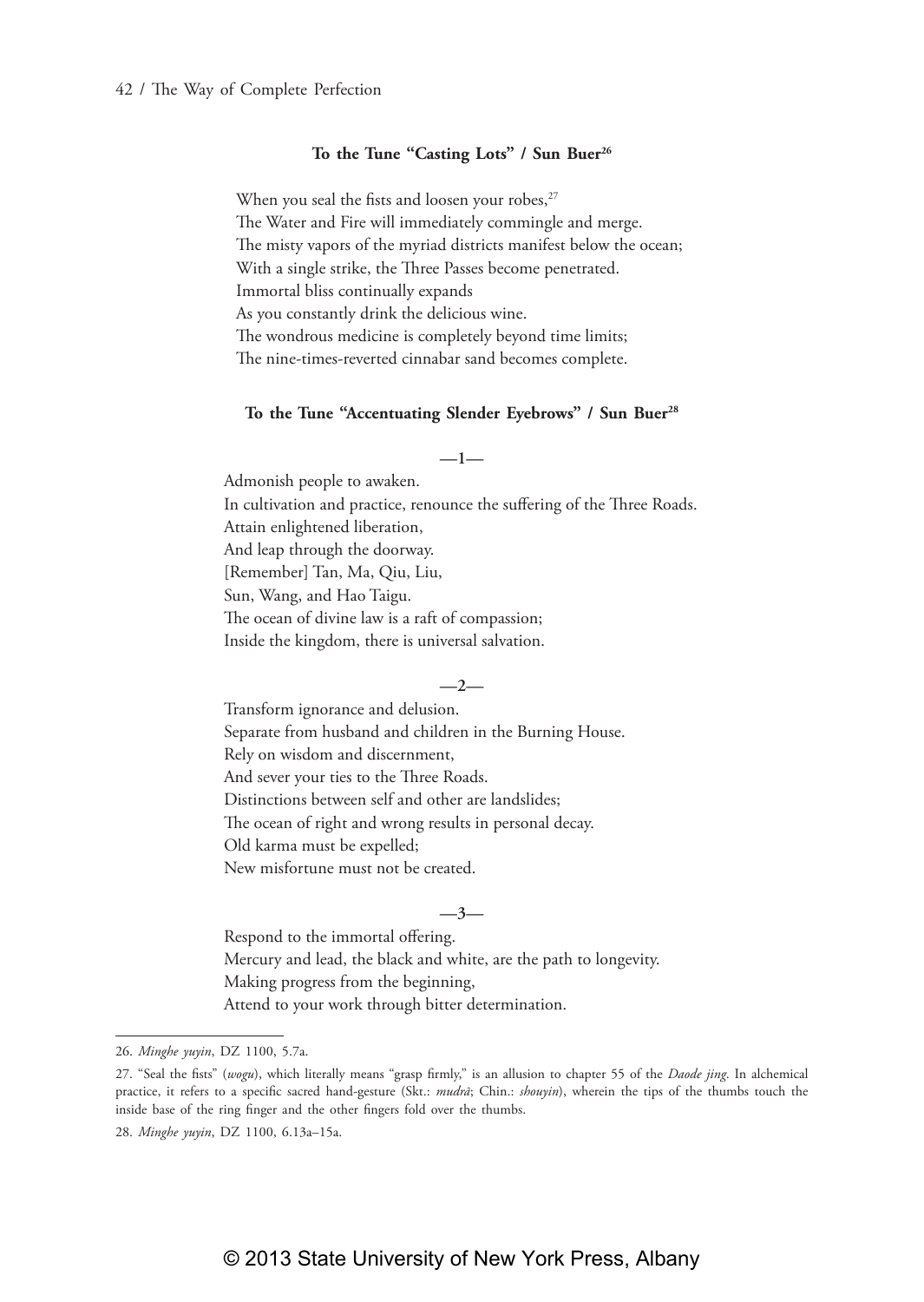Do not sleep day or night; Coarse clothes and simple food are sufficient. Beg and teach at the road heads; Become a caretaker of the ten directions.

**—4—**

Be free from grief and anxiety. A solitary cloud and wild crane [recluse] beyond constraint Within a thatched hut, Leisurely read the golden books. Forests and streams outside the window, At the edge of the rolling hills, water and bamboo. Luminous moon and clear wind; Become worthy to be their companion.

**—5—**

Nourish the original beginning. The monkey-mind and horse-thought must be corralled and tied up. With the Six Thieves completely exhausted, Do not seek or be concerned about anything. Vague and indistinct, The place of darkness and silence.<sup>29</sup> Deep and clear, Innate nature settles and life-destiny resides.

**—6—**

Realize true progress. The path to pervasive mysteriousness is between Wood and Metal. Within the four symbols of the body,<sup>30</sup> The Five Phases completely assemble. Qi coalesces and spirit congeals, While yin and yang naturally revert. The whole body fills with a fragrant mist; The fire of the Celestial Cycle is sufficient.

# **—7—**

Break through the dark road. When thunder shakes the earth, rain falls on mountain peaks. The Yellow Sprouts grow,

<sup>29.</sup> The characters *yao*, *ming*, *hun*, and *mo* derive from the *Daode jing* where they are used to describe the Dao and the Daoist adept by extension. See, e.g., chapters 20 and 21.

<sup>30.</sup> The four directions.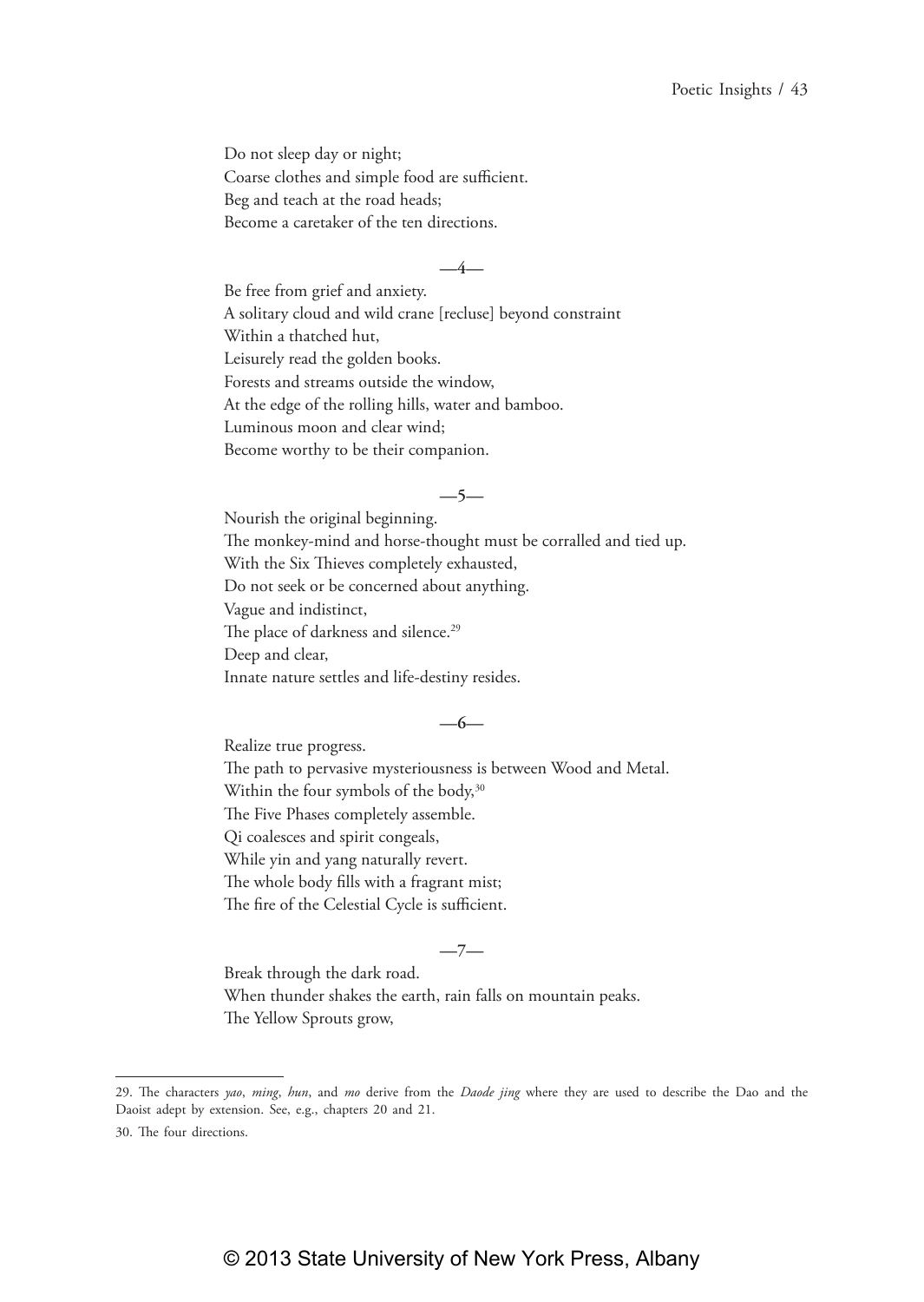And the White Snow floats down. Dew descends as precious nectar, While fragrant grasses fill the garden. The Jade Stamen unfurls and diffuses; The Gold Flower opens and reveals itself.

#### **—8—**

The landscape is covered by a map. Soaring like clouds and streams, one traverses it Above the winding Jiang River, Flying birds and running rabbits. The tiger encircles and the dragon coils; Kan-water and Li-fire join together. Revolving the wheel through the Celestial Pass; You shift and move the Terrestrial Axle.

## **—9—**

The Dharmic Wheel is roused.<sup>31</sup> The Waterwheel is strong in its thirty spokes. Shift the sun and moon $32$ So that they revolve to enter the gold furnace. The jade cauldron becomes warm, And the perfect fire of ninefold yang is decocted. Misty vapors emerge from the myriad districts;<sup>33</sup> A thousand-layered kingfisher-green mist.

#### **—10—**

Collect the luminous pearl. Through refinement and completion, the immortal embryo dances. In the Association of Perfect Blessings, The Maiden completely gathers. When thirsty, drink the precious nectar; The jade zither naturally pacifies. Its harmony stabilizes the immortal sound; Pound the gold and strike the jade.

#### **—11—**

Nonbeing is within being. Within Nonbeing, still other progeny are produced. Inside being and Nonbeing,

32. The left and right eye, respectively.

<sup>31.</sup> An alternate name for the Celestial Cycle.

<sup>33.</sup> Compare Sun's lyric "To the Tune 'Casting Lots' " that appears earlier in this chapter.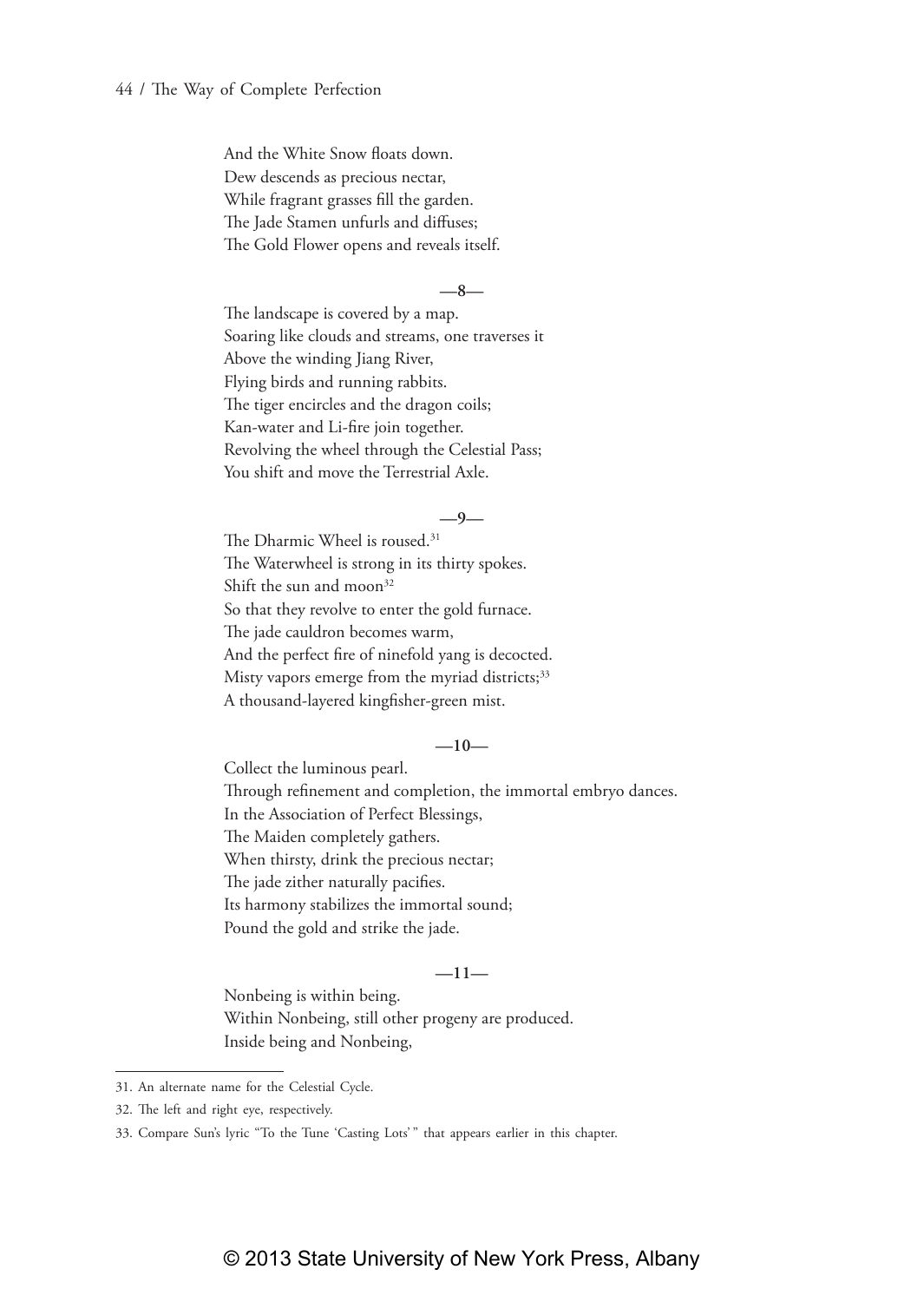Practice inward contemplation and selection; Inside Nonbeing, store perfection; Inside being, maintain resemblance to Nonbeing. When being and Nonbeing are both forgotten, One returns to merge with the great Void.

#### **—12—**

Practice and accomplishment become sufficient. Among the Three Islands of Penglai, various immortals gather. In the Association of the Turquoise Pond, Sages and worthies are beyond number. Each one completely cultivates perfection; Study the Dao and become a companion of the arrayed immortals. Focus on the elevated Perfected And the sacred Queen Mother of the West.

## **—13—**

Present offerings to the celestial offices. When immortal robes are bestowed, you become transcendent. Mount the ascending phoenix, And be carefree and enjoy the pure metropolis. Among the treasure hall and precious tower, Gold spikes fill the vermillion portals. Perpetual spring without nightfall, There is no longer coming or going.

# **To the Tune "Tree Leaves Rustling" / Sun Buer <sup>34</sup>**

**—1—**

Observing the white phoenix, Watching the black raven, I grope for fish and shrimp beneath the water. Orioles thread the willow trees; Butterflies seek out the flowers. Shadowed in secluded retirement, If not a disciple of clouds, no one can brag.

#### **—2—**

With the forest of thought regulated, And by broadening compassion, In the end one establishes a foundation. With a rap of the staff,

<sup>34.</sup> *Minghe yuyin*, DZ 1100, 6.15a–16b.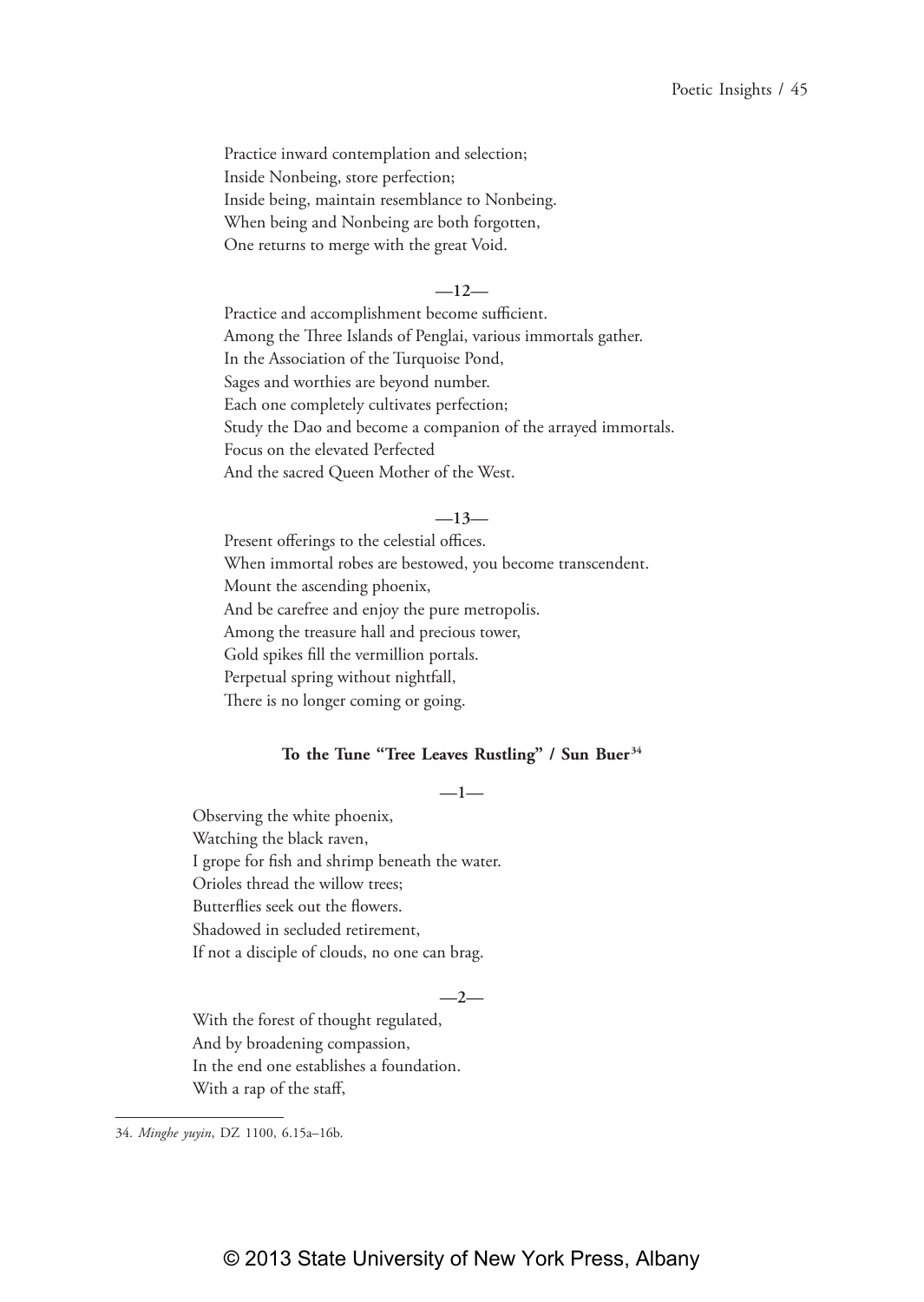One leaves behind the splayed covering. Enjoying simple idiocy, Painful discomfort seems totally unknown.

# **—3—**

When the tortoise scales are shaken off, And the rabbit's horn pierces, The toad leaps toward heaven and flies. The mud ox roars; The wood horse neighs. Few people know this— They are taken away by the times and dissipate the Celestial Pivot.

#### **—4—**

Wheat contains flour, Millet contains grains. And even cotton leggings have legs inside. Mountains contain stones, While oceans contain water. Discuss the perfectly real— Establish a foundation among the limitlessness of cavern mists.

# **—5—**

Capture the horse of thought; Lock up the monkey of the mind; Then spirit and qi are nourished and join in completion. Do not put on coquettish airs, But merge with suchness. Embodying the silent mystery, Dharma-vision leaps beyond the great multitude.

## **—6—**

Bringing the mysterious and wondrous to rest, Converting those among the cities and passes, Each footprint is a step toward return. The flower has a red space; The willow has green throughout. You do not have to fence yourself off— The countenances of immortals and buddhas are everywhere.

**—7—**

The moon in the sky, The moon aligned and whole, Travels to heaven after passing through the earth. Being and Nonbeing exist;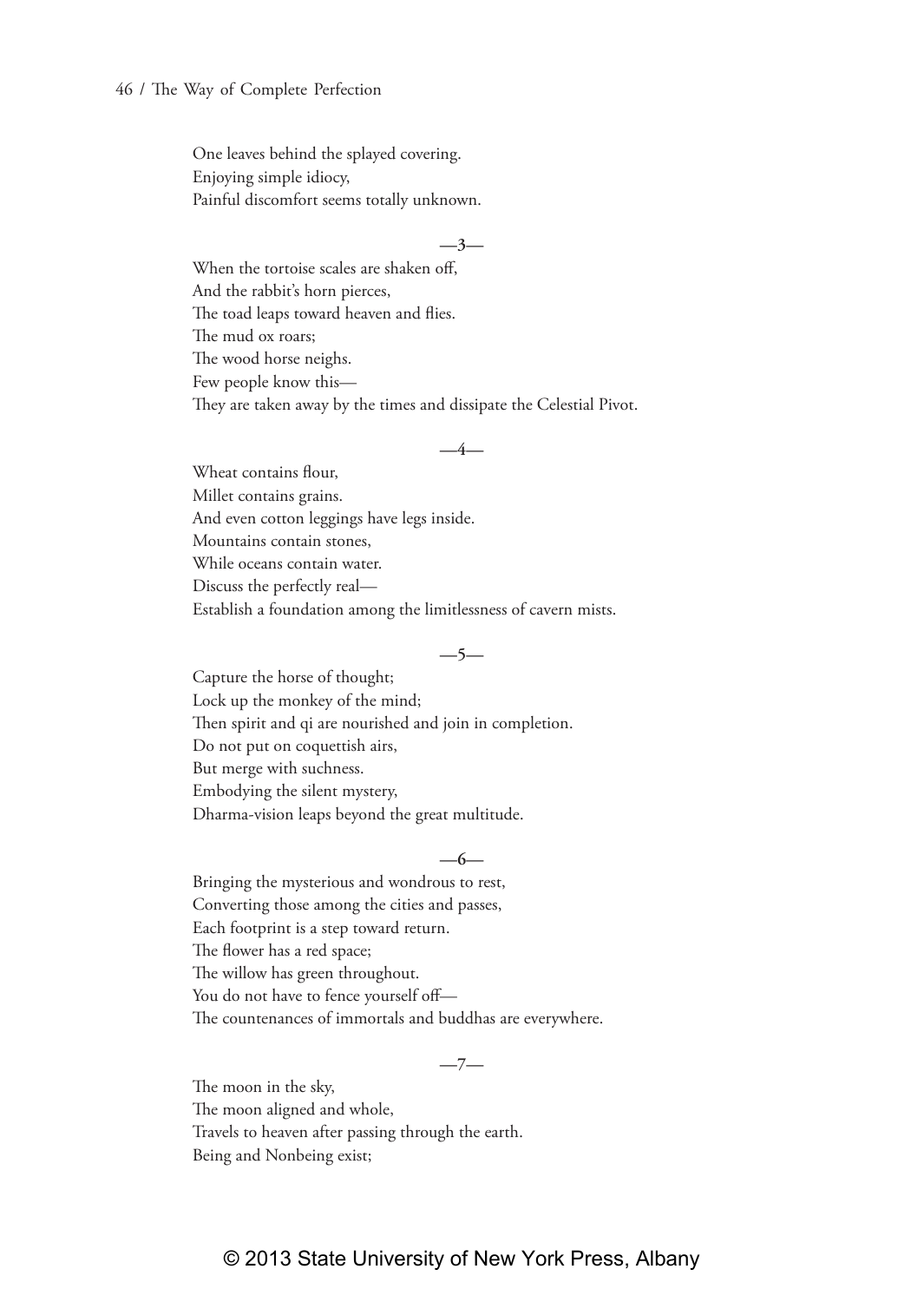Inversion involves turning over. The Wondrous is a twofold mystery; For the orthodox Dao, you must seek oral transmission.

#### **—8—**

The moon in the sky, The moon high and thin, *Mao* and *you* are not empty transmissions.<sup>35</sup> Eight *liang* of mercury,<sup>36</sup> And eight *liang* of lead. With one *jin* total,<sup>37</sup> In enlightened breakthrough, one realizes three thousand reaches the multitude.

#### **—9—**

The moon in the sky, The moon resonant and crescent, The wondrousness of the perfect Dao is infinite. The dragon takes hold of the tiger, And the tiger takes hold of the dragon. When these two meet each other, They coalesce into a Gold Flower playing in the wind.

#### **—10—**

The moon in the sky, The moon aligned in the south, Forward and behind, each is three times three. Li-fire is female; Kan-water is male. In discussing the wondrous and mysterious, Do not speak about breakthrough, but teach people about what to consider.

## **—11—**

The moon in the sky, The moon resonant and blazing, The lead and mercury reside in the cauldron. Gold depends on the fire; Refinement completes the pearl. A single calabash— Three hundred and eighty-four *zhu* in weight.<sup>38</sup>

<sup>35.</sup> *Mao* and *you* are the fourth and tenth terrestrial branches, respectively. In this combination, *mao* usually refers to the heart and spirit, while *you* refers to the kidneys and vital essence.

<sup>36.</sup> *Liang* is an ancient Chinese measurement for object mass and monetary objects, often translated as "ounce" or "tael."

<sup>37.</sup> *Jin* is an ancient Chinese measurement, consisting of sixteen *liang*. It is sometimes translated as "catty."

<sup>38.</sup> *Zhu* is an ancient Chinese measurement for weight, equaling one twenty-fourth of a *liang*.